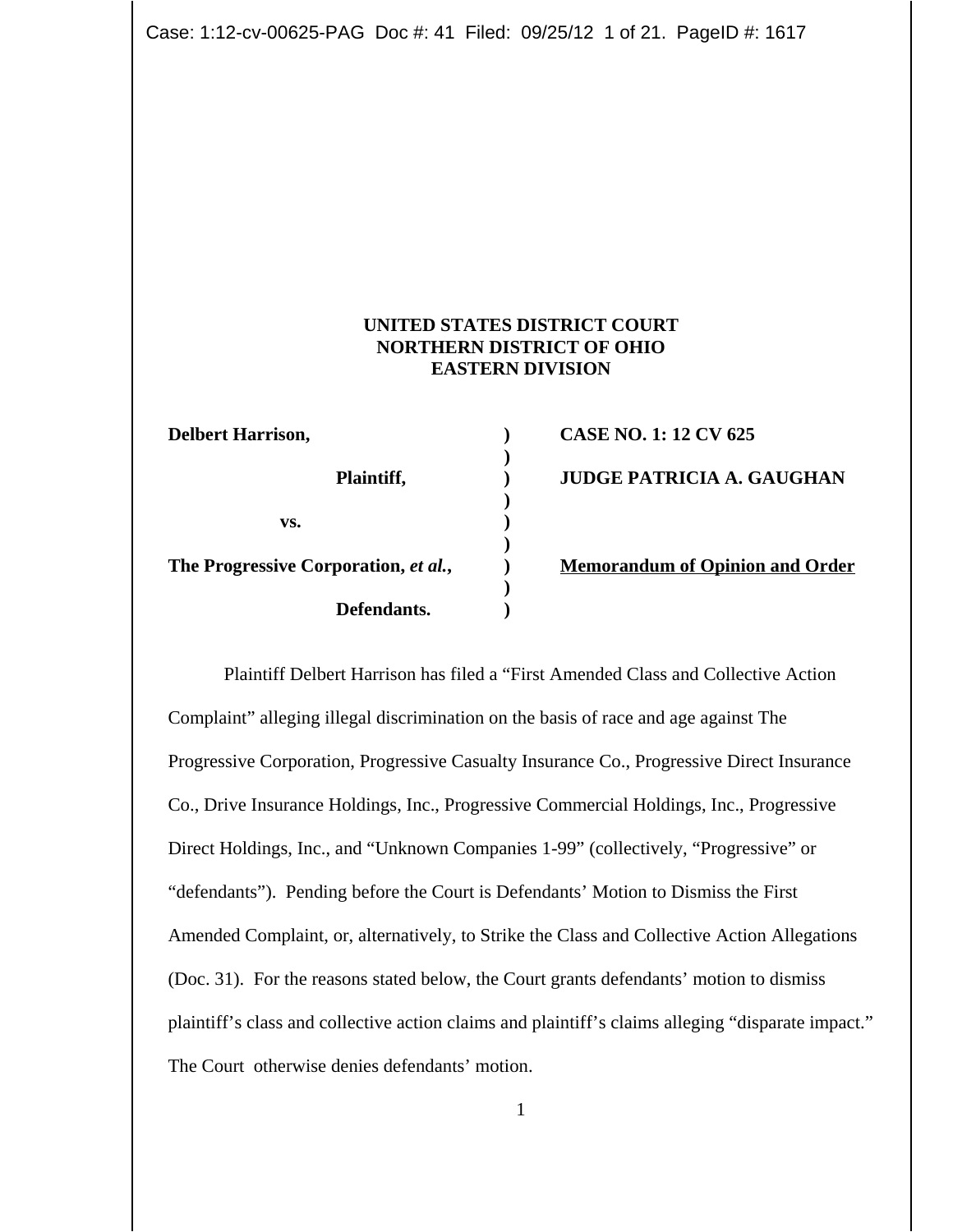#### **Facts**

Plaintiff's First Amended Complaint (First Amended Complaint or Complaint) alleges the following facts. Plaintiff was employed by "Progressive" and worked "within Progressive's Human Resources function" until approximately 2011. (FAC,  $\P\P$  75, 76.)<sup>1</sup> At all relevant times, plaintiff was qualified for the "positions which he held or for which he applied."  $(Id., \P 77.)^2$ 

Progressive uses a "Value Assessment Tool" (VAT) rating "to determine employee compensation, promotions, demotions, transfers, assignments, terminations and re-hires." (*Id.*, ¶ 7.) VAT scores evaluate employees in three categories: (1) past performance history and trends; (2) skills and competencies used to generate results; and (3) expected future contributions." (*Id.*, ¶ 20.) "Within the last five years, Progressive's human resource department and others undertook to study whether the VAT rating unfairly discriminated against Progressive employees." (*Id.*, ¶ 8.) "After carefully reviewing the data relating to its use of VAT scores, Progressive's human resources department concluded that the VAT scores were disproportionately lower for non-Caucasians and for older employees." (*Id.*, ¶ 10.) Progressive's human resources department determined that the VAT assessment discriminates against "minorities" and "older workers." (*Id.*, ¶¶ 11, 12). The "human resources department" objected to the use of the VAT rating and requested that Progressive discontinue use of the VAT score because it discriminates against minorities and older workers. (*Id.*, ¶

1

<sup>2</sup> The Complaint does not specifically identify these positions.

Plaintiff does not allege which specific defendant/s he worked for and refers to the defendants collectively in his First Amended Complaint as "Progressive."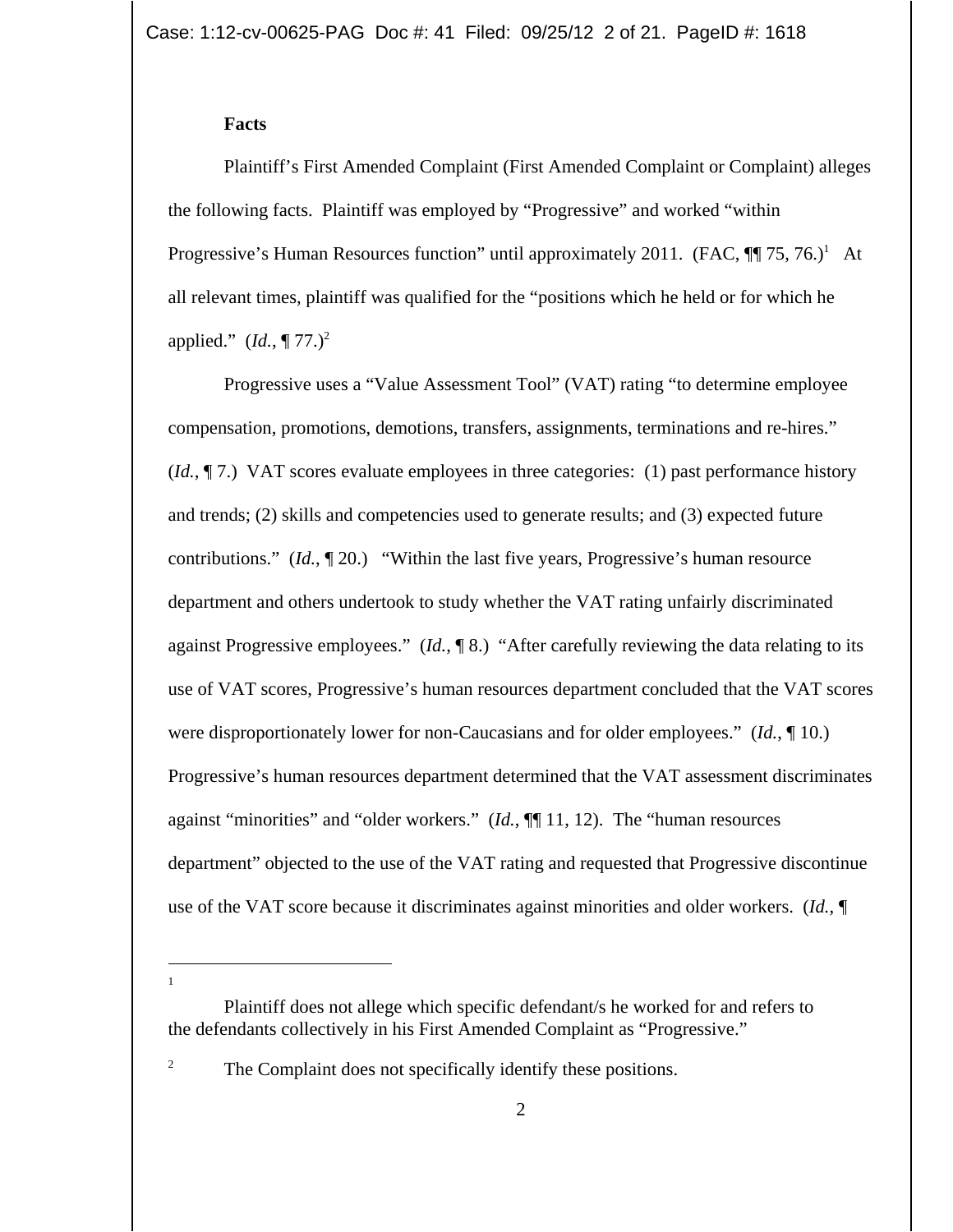13, 14.) Specifically, it was "recommended" to Progressive's CEO, Glenn Renwick, that Progressive terminate the use of the VAT because of the VAT's discriminatory treatment of, and disparate impact on, employees. (*Id.*, ¶ 54.) "Despite the conclusions of its human resources department, Progressive has knowingly and intentionally continued to discriminate by, among other things, continuing to use VAT assessments." (*Id.*, ¶ 15.) Progressive has refused to discontinue the use of the VAT. (*Id.*, ¶ 55.)

Plaintiff alleges that "for at least ten years, Progressive has implemented certain uniform employment policies, including without limitation, evaluating employees by assigning them 'VAT' scores which Progressive knew, and intended, would discriminate against employees on the basis of race" and "age." (*Id.*, ¶¶ 60, 61.) In this manner, "Progressive mandated the implementation of a common mode of discriminatory evaluation" and "knowingly and intentionally mandates the use of a biased testing procedure to evaluate employees." (*Id.*, ¶¶ 62, 63.)

Plaintiff, an African American over the age of 40, alleges that because of his race and age, he received a lower VAT score than other similarly-situated Caucasian and younger employees. He alleges that Progressive's discriminatory use of the VAT score caused him to suffer injuries in the terms and conditions of his employment. He alleges that he was denied compensation, promotions, tenure in his position, transfer, retention and rehire "to which he was otherwise entitled" "because of" his race and age. (*Id.*, **¶** 81, 82.)

The First Amended Complaint alleges intentional discrimination and disparate impact claims under both Title VII of the Civil Rights Act of 1964 and the Age Discrimination in Employment Act (ADEA). Plaintiff seeks to bring Title VII disparate treatment and disparate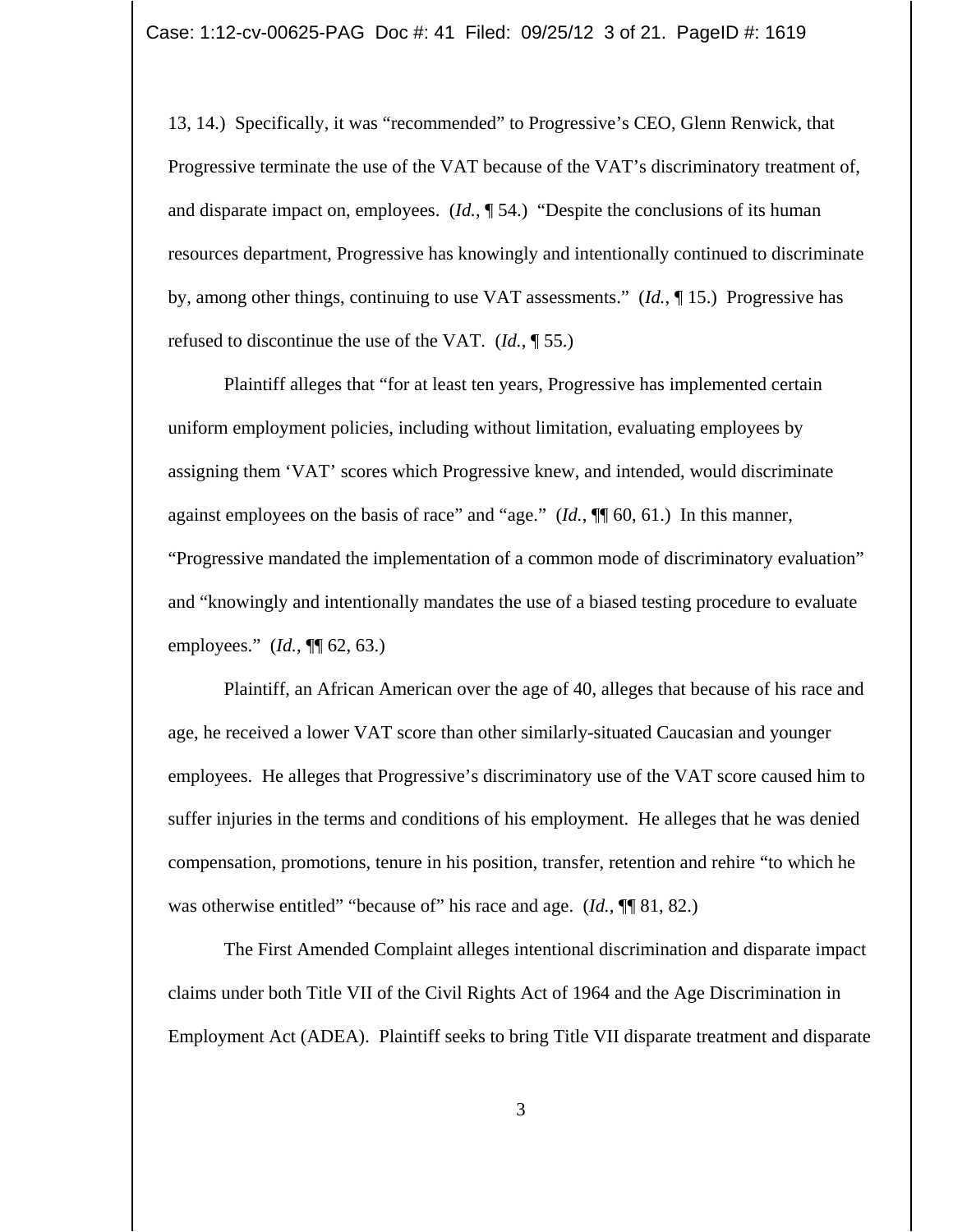impact claims (the first and second causes of action alleged in the Complaint) against Progressive on behalf of himself and on behalf of a nationwide class consisting of "[a]ll persons who worked for Progressive who are not Caucasian and who were employed by Progressive since the implementation of VAT evaluations." (*Id.*, 117.) Plaintiff also seeks to bring his disparate treatment and disparate impact claims under the ADEA (the third and fourth causes of action) as a representative of a "Collective Action Class" consisting of himself and other similar-situated persons over the age of 40 who opt in. (*Id.*, ¶¶ 155, 159.) Plaintiff's first cause of action ("intentional racial discrimination in employment") alleges that in adopting and implementing corporate-wide employment policies that discriminate against African Americans and members of "other ethnic groups," Progressive has knowingly, intentionally, and unlawfully discriminated against plaintiff and the plaintiff class on the basis of race in violation of Title VII. (*Id.*, ¶¶ 140, 141.) Plaintiff's second cause of action ("disparate impact on the basis of race") alleges that Progressive has violated Title VII in knowingly and intentionally "adopt[ing] and implement[ing] corporate-wide employment policies, including implementation of VAT evaluations which have a discriminatory disparate and adverse impact on non-Caucasians on the basis of race." (*Id.*, ¶ 150.) Plaintiff's third cause of action ("intentional age discrimination") alleges that Progressive knowingly, intentionally, and unlawfully discriminated against plaintiff and the "Collective Action Class" on the basis of age with respect to the terms and conditions of employment and has a pattern and practice of paying, evaluating, promoting, transferring, retaining and rehiring younger, less-qualified employees and discriminating against older workers on the basis of age. (*Id.*, ¶ 161.) Plaintiff's fourth cause of action ("disparate impact on basis of age") alleges that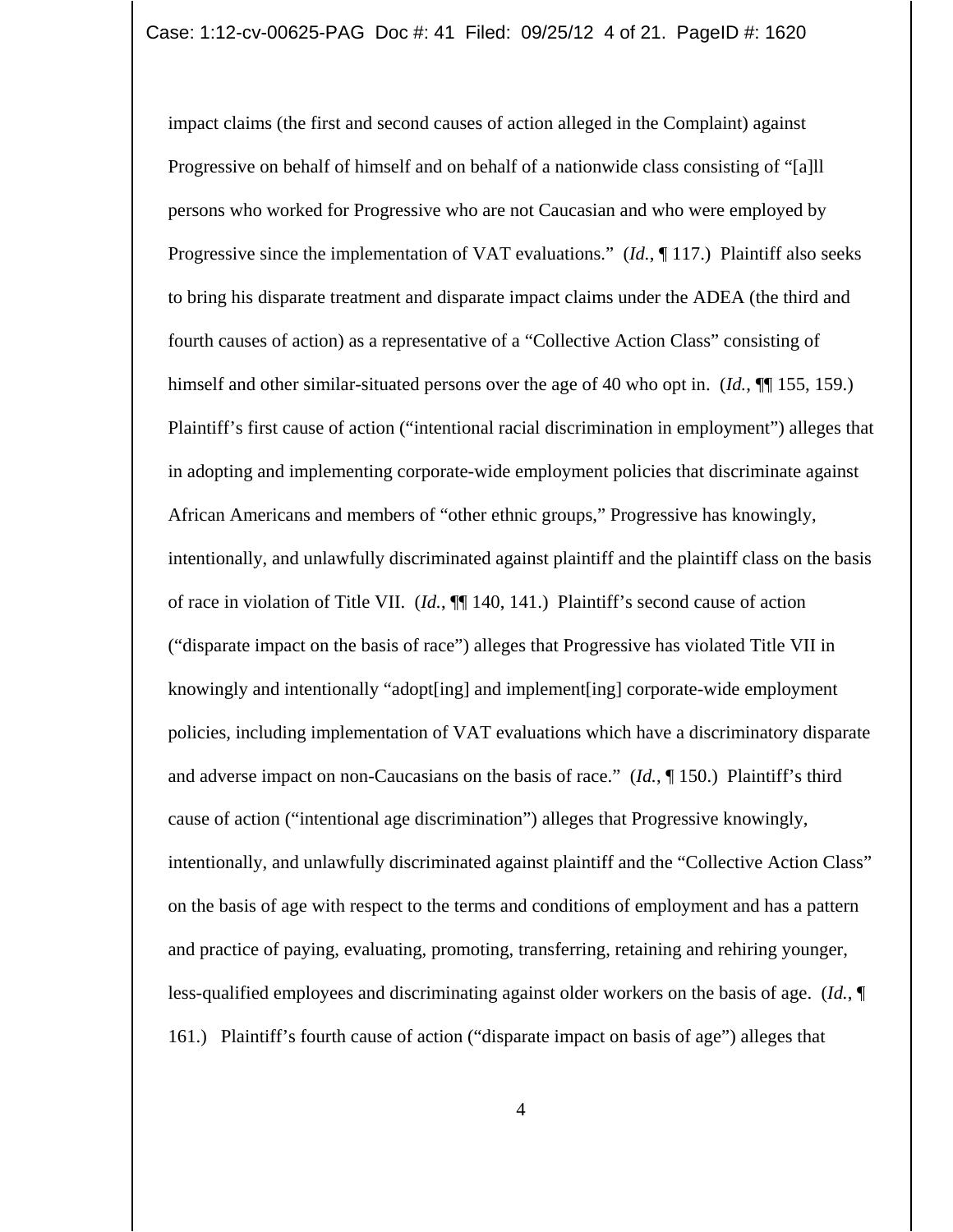Progressive has "knowingly and intentionally adopted, implemented and maintained corporate-wide employment policies, including implementation of VAT evaluations which have a discriminatory disparate and adverse impact on employees over the age of forty and in comparison with substantially-younger similarly situated persons." (*Id.*, ¶ 172.)

The Complaint seeks an injunction enjoining defendants from engaging in conduct described in the complaint and for an award of past and future economic and non-economic compensatory damages, back pay, front pay, lost benefits, pain and suffering, punitive damages, liquidated damages, interest, and all costs and attorneys' fees.

Defendants contend that plaintiff's First Amended Complaint should be dismissed or, alternatively, that plaintiff's Title VII class and ADEA collective action allegations should be stricken.

## **Standards of Review**

A motion to dismiss under Fed. R. Civ. P. 12(b)(6) tests the sufficiency of a complaint. In order to survive a motion to dismiss, a complaint's factual allegations must be enough to raise a right to relief above the speculative level on the assumption that all of the complaint's allegations are true. *Ass'n of Cleveland Firefighters v. City of Cleveland, Ohio*, 502 F.3d 545, 548 (6th Cir. 2007) (quoting *Bell Atlantic v. Twombly*, 550 U.S. 544, 555 (2007)). The complaint must contain sufficient factual material to state a claim that is "plausible on its face." *Ashcroft v. Iqbal*, 129 S. Ct. 1937, 1949 (2009). "A claim has facial plausibility when the plaintiff pleads factual content that allows the court to draw the reasonable inference that the defendant is liable for the misconduct alleged." *Id.* "The plausibility standard is not akin to a 'probability requirement,' but it asks for more than a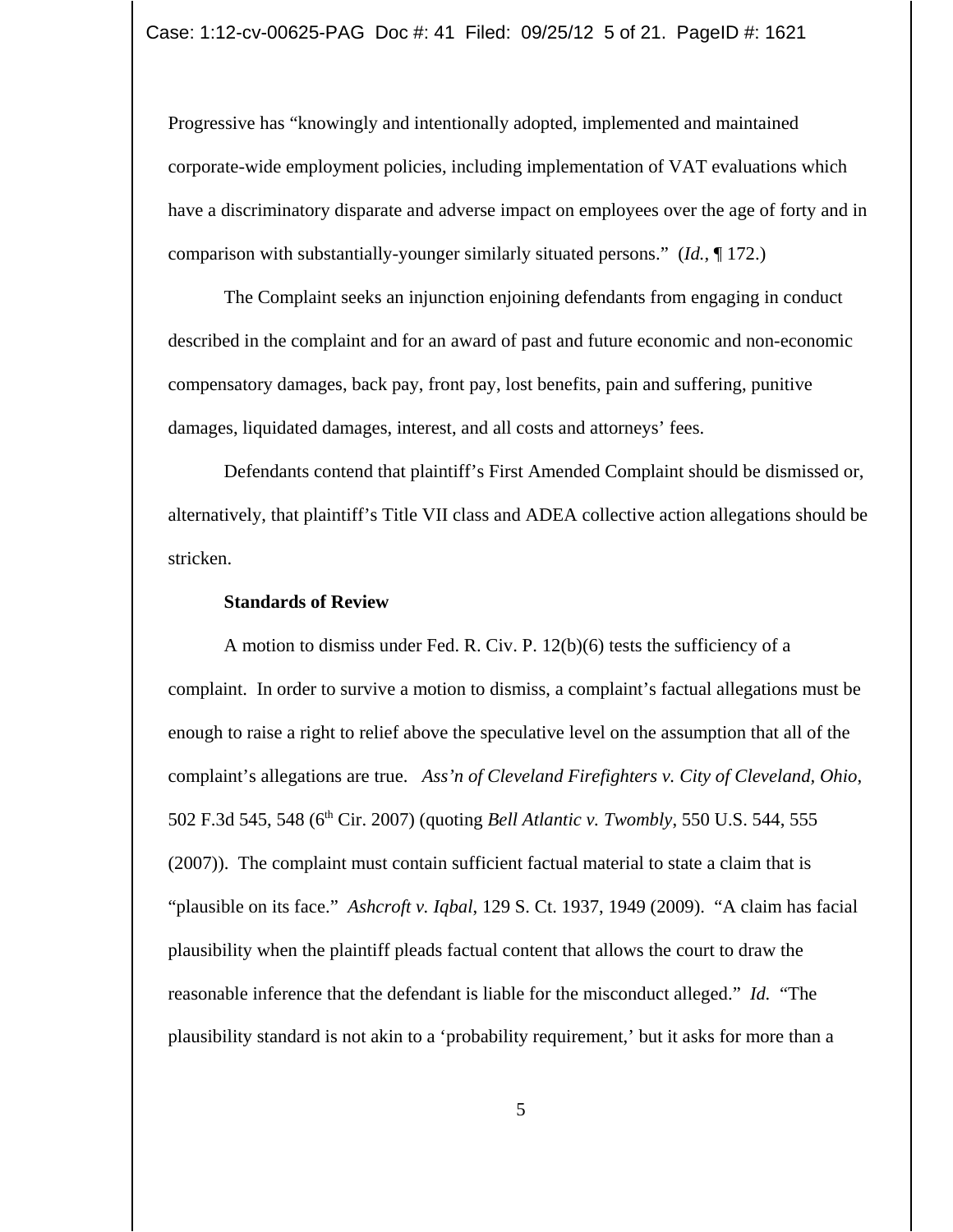sheer possibility that a defendant has acted unlawfully." *Id*. Thus, "[t]hreadbare recitals of the elements of a cause of action, supported by mere conclusory statements, do not suffice." *Id.*

Fed. R. Civ. P. 23 governs class actions in federal court. In order to obtain class certification, a claimant must meet the four prerequisites set out in Rule 23(a): (1) the class is so numerous that joinder of all members is impracticable; (2) there are questions of law or fact common to the class; (3) the claims or defenses of the representative parties are typical of the claims or defenses of the class; and (4) the representative parties will fairly and adequately protect the interests of the class. *Pilgrim v. Universal Health Card, LLC*, 660 F.3d 943, 945 ( $6<sup>th</sup>$  Cir. 2011). In addition, a party seeking class certification must also show that the class action is maintainable under one of the three provisions set out in Rule 23(b), including that:

(2) the party opposing the class has acted or refused to act on grounds that apply generally to the class, so that final injunctive relief . . . is appropriate respecting the class as a whole; or

(3) the court finds that the questions of law or fact common to the class members predominate over any questions affecting only individual members, and that a class action is superior to other available methods for fairly and efficiently adjudicating the controversy. The matters pertinent to these findings include:

(A) the class members' interests in individually controlling the prosecution or defense of separate actions;

(B) the extent and nature of any litigation concerning the controversy already begun by or against class members;

(C) the desirability or undesirability of concentrating the litigation of the claims in the particular forum; and

(D) the likely difficulties in managing a class action.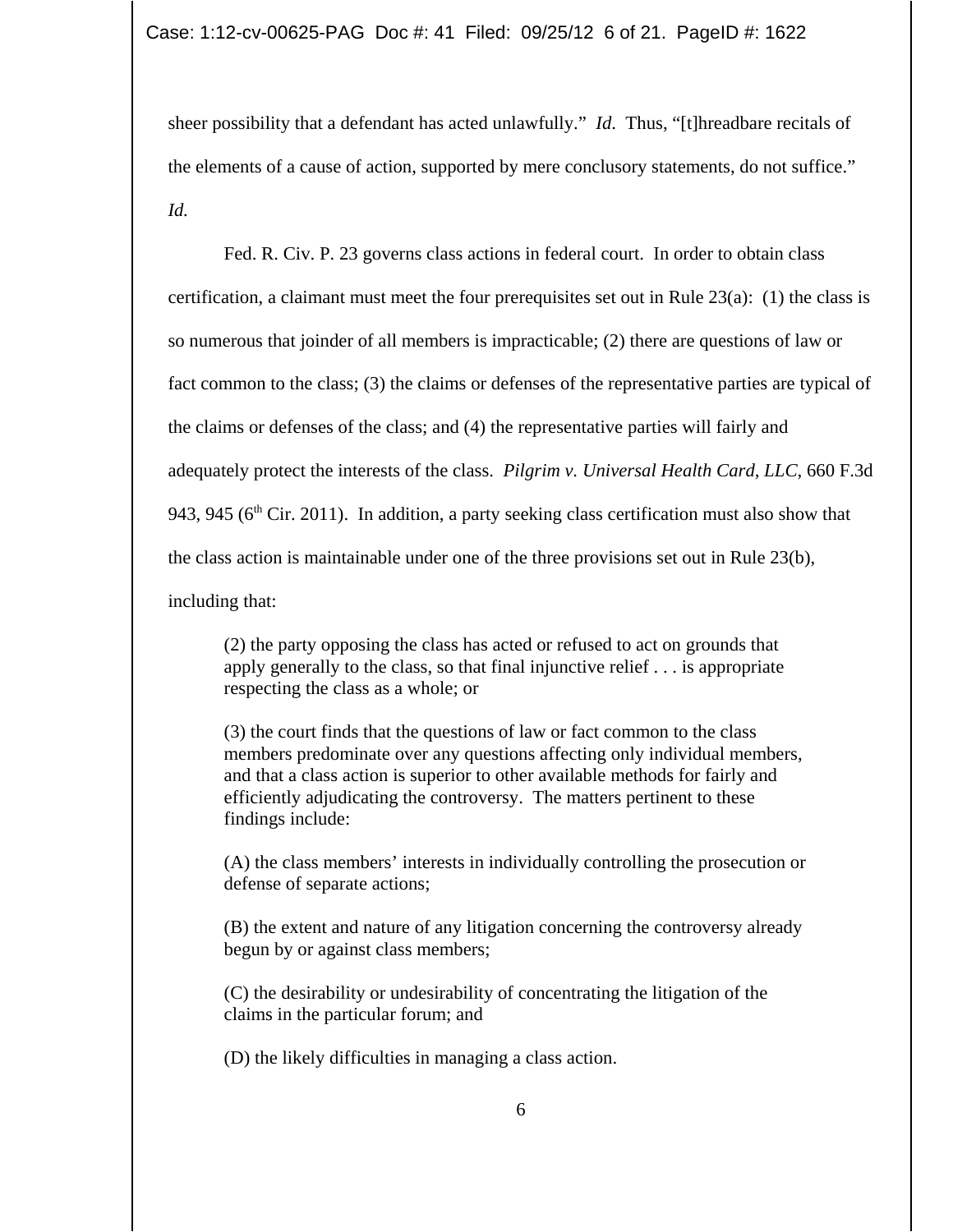Fed. R. Civ. P. 23(b)(2), (3).

Rule 23 is more than "a mere pleading standard," and a party seeking class certification must demonstrate sufficient facts to meet its requirements. *Wal-Mart Stores, Inc. v. Dukes*, 131 S. Ct. 2541, 2551 (2011). Certification of a class action is proper only if the trial court is satisfied, after a "rigorous analysis," that the prerequisites of Rule 23(a) have been met. *Id.*<sup>3</sup>

### **Discussion**

3

Plaintiff alleges that his Title VII claims are properly brought as class claims under Fed. R. Civ. P. 23(b)(2) and (3) "because Progressive has acted or refused to act on grounds generally applicable to the Class, thereby making appropriate final injunctive relief or corresponding declaratory relief with respect to the Class as a whole; and because questions of law and fact common to the Class predominate over any questions affecting only individual members, and a class action is superior to other available methods for the fair and efficient adjudication of this case." (FAC, ¶ 134.) The First Amended Complaint alleges that: the members of the class are numerous (reasonably estimated and believed by plaintiff to exceed 10,000); plaintiff's claims are typical to the class members' claims; plaintiff and his counsel

In light of the requirement that courts make certification determinations only after a "rigorous analysis," plaintiff contends defendants' motion to strike class allegations is premature in that the parties have not yet engaged in discovery. However, the Sixth Circuit has ruled that a motion to strike class allegations may be made by the defendant before a motion for class certification is filed. *Pilgrim v. Universal Health Card, LLC*, 660 F.3d 943, 945 (6th Cir. 2011). Moreover, the Sixth Court held in *Pilgrim* that the district court properly struck class allegations prior to discovery where discovery would not have "alter[ed] the central defect in th[e] class claim." The court affirmed the district court's judgment striking class allegations and dismissing a lawsuit prior to discovery, finding that the defect in the class action at issue involved "a largely legal determination" that "no proffered factual development offer[ed] any hope of altering." *Id*. at 949.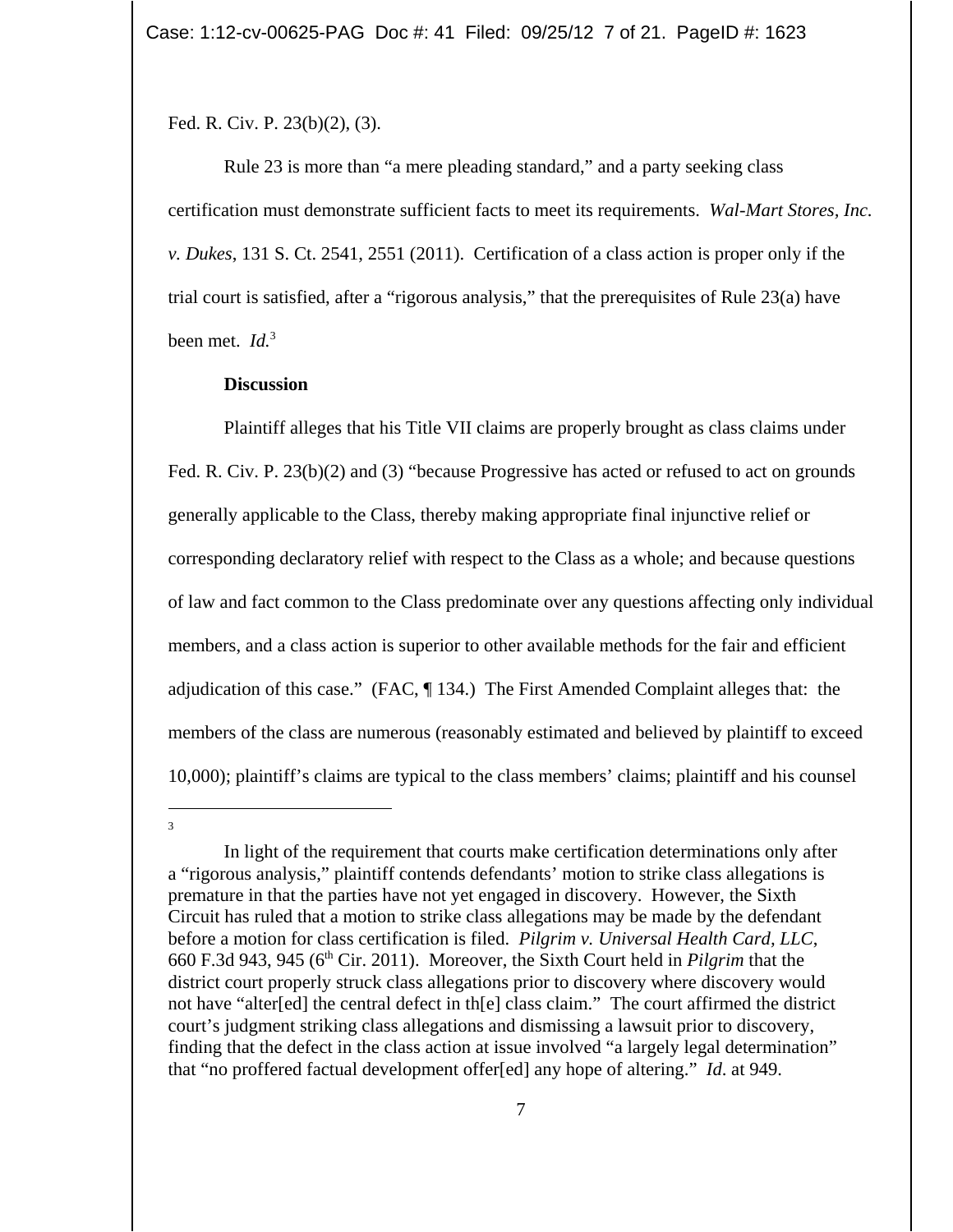will fairly and adequately represent and protect the interests of the class; and no conflicts of interest exist between plaintiff and other class members. (FAC, ¶¶123, 125.)

Defendants argue the First Amended Complaint should be dismissed because, despite plaintiffs' conclusory assertions, it does not allege facts plausibly suggesting that plaintiff's alleged class action can satisfy the prerequisites of Rule 23. They argue that plaintiff has not sufficiently pleaded adequacy of representation under Rule 23(a)(4) or commonality under Rule 23(a)(2). In addition, they argue plaintiff's alleged claims cannot be certified under Rule  $23(b)(2)$  or  $(3)$ .<sup>4</sup> Defendants likewise contend that plaintiff has failed to plead a

<sup>4</sup>

Progressive's brief details the many problems it contends plaintiff has in obtaining certification under Fed. R. Civ. P. 23(a) and (b). The following summarizes Progressive's arguments. Plaintiff cannot demonstrate adequacy of representation because plaintiff has a number of inherent conflicts with the alleged proposed class. Specifically, plaintiff's proposed Title VII class purports to include managers (such as plaintiff) and "non-management" employees. This presents an "inherent conflict" of interest between plaintiff and the class because "managers in the proposed class would have been responsible for assigning the very VAT scores that Plaintiff claims constitute discrimination." (Br. at 7.) Further, plaintiff seeks to represent two classes, those discriminated on the basis of race and those discriminated on the basis of age. This creates an inevitable conflict because "Plaintiff will inevitably be forced to argue that the same alleged use of VAT scores discriminated against a white employee over age 40 by virtue of the fact that a younger African-American employee received a promotion or a pay increase that the white employee was denied, a claim in direct conflict with the allegations that 'all' members in the Title VII race discrimination class and 'all' members of the ADEA collective action class suffered discrimination because of the same use of VAT." (Def. Mem. at 9.) In addition, plaintiff's complaint does not explain how plaintiff "can resolve conflicts within the various non-white minority groups (*i.e*., Hispanic, Asian, African-American, Native American, etc.) that are inevitable in a class the size of the putative class." Plaintiff is also "precluded from contending that he was discriminated against on the basis of his age in violation of the ADEA while at the same time . . . asserting that Progressive took the same action against him because of his race under Title VII." (Br. at 10.) "Commonality" under Rule 23(a) is lacking because plaintiff does not allege that Progressive administered the VAT as to employees in a uniform way. And, contrary to plaintiff's allegations, certification is not appropriate under either Rule  $23(b)(2)$  or  $23(b)(3)$ . Certification is not appropriate under Rule 23(b)(2) because plaintiff seeks back pay, punitive damages, and compensatory damages,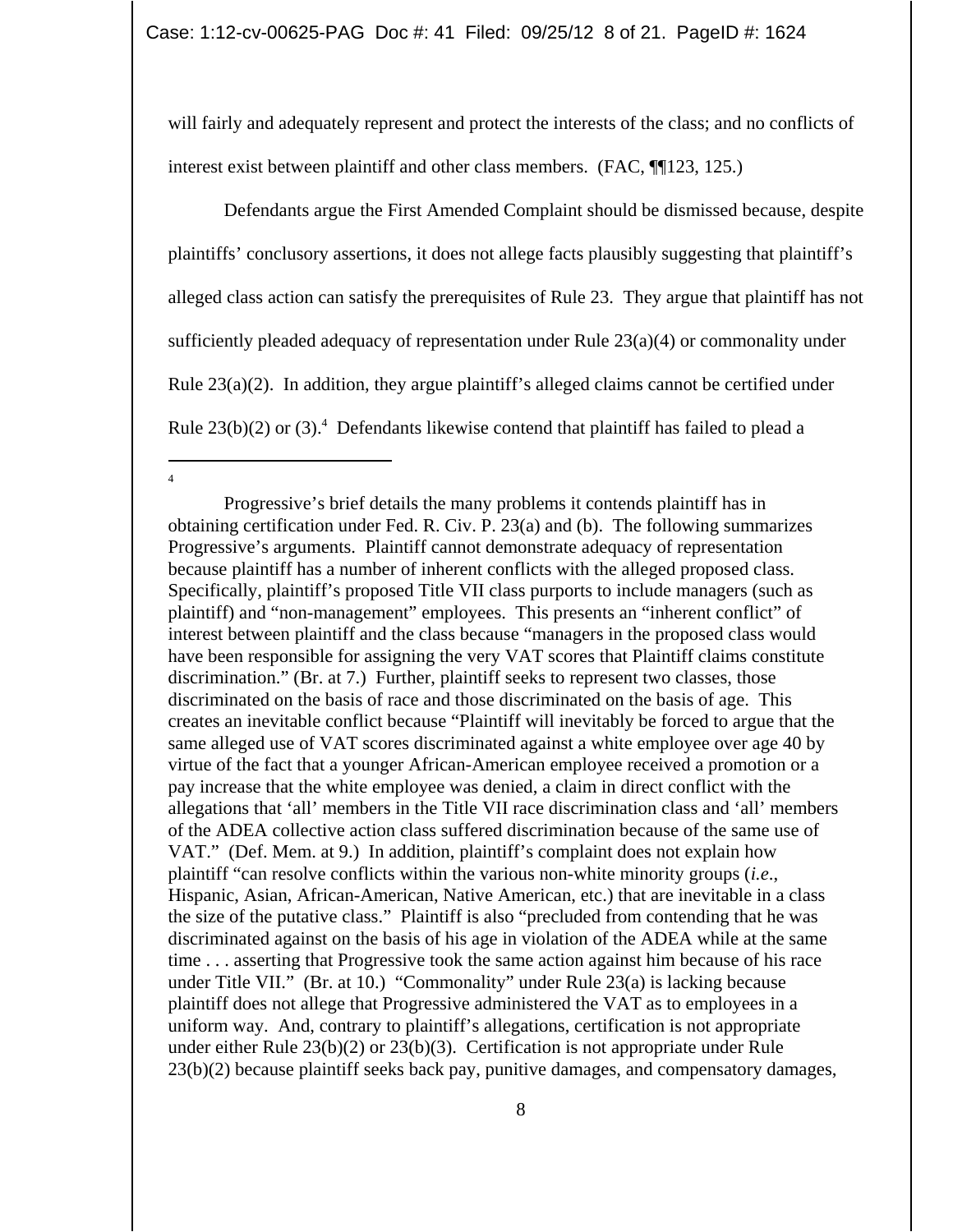plausible "collective action" under the ADEA because plaintiff's allegations in support of this claim are purely conclusory, and plaintiff has not pleaded facts supporting his alleged legal conclusion that he is "similarly-situated" to all current and former Progressive employees who are or were over forty.

In addition to arguing that plaintiff's allegations are insufficient to support plausible class and collective action claims under Title VII and the ADEA, defendants also argue that plaintiff's claims are subject to dismissal for other reasons as well. First, they argue that plaintiff's "class" and "disparate impact" claims are barred for the threshold reason that plaintiff failed to exhaust his administrative remedies as to such claims.

Exhaustion is a threshold procedural prerequisite to the commencement of a Title VII action, whether by an individual or on behalf of a class of aggrieved individuals. *Marquis v. Tecumseh Products Company*, 206 F.R.D. 132, 151 (E.D. Mich. 2002).

The Sixth Circuit has recognized the requirement that a plaintiff exhaust

administrative remedies in Title VII cases, explaining in *Younis v. Pinnacle Airlines, Inc*., 610

F.3d 359, 361-62 (6th Cir. 2000) that:

[i]n designating the procedure for challenging employment discrimination under Title VII, Congress gave initial enforcement responsibility to the EEOC. Thus, an employee alleging employment discrimination in violation of the statute must first file an administrative charge with the EEOC within a certain time after the alleged wrongful act or acts. *See* 42 U.S.C. 2000e-5(e)(1). The charge must be "sufficiently precise to identify the parties, and to describe generally the action or practices complained of." 29 C.F.R. §1601.12(b). As a general rule, a Title VII plaintiff cannot bring claims in a lawsuit that were not included in his EEOC charge. *See* 42 U.S.C. § 2000e-5(f)(1); *Alexander v.*

relief that cannot be certified under Rule 23(b)(2). Certification is not appropriate under Rule 23(b)(3) because individualized determinations and proof will necessarily predominate the case and a class action is not the superior method for adjudicating it.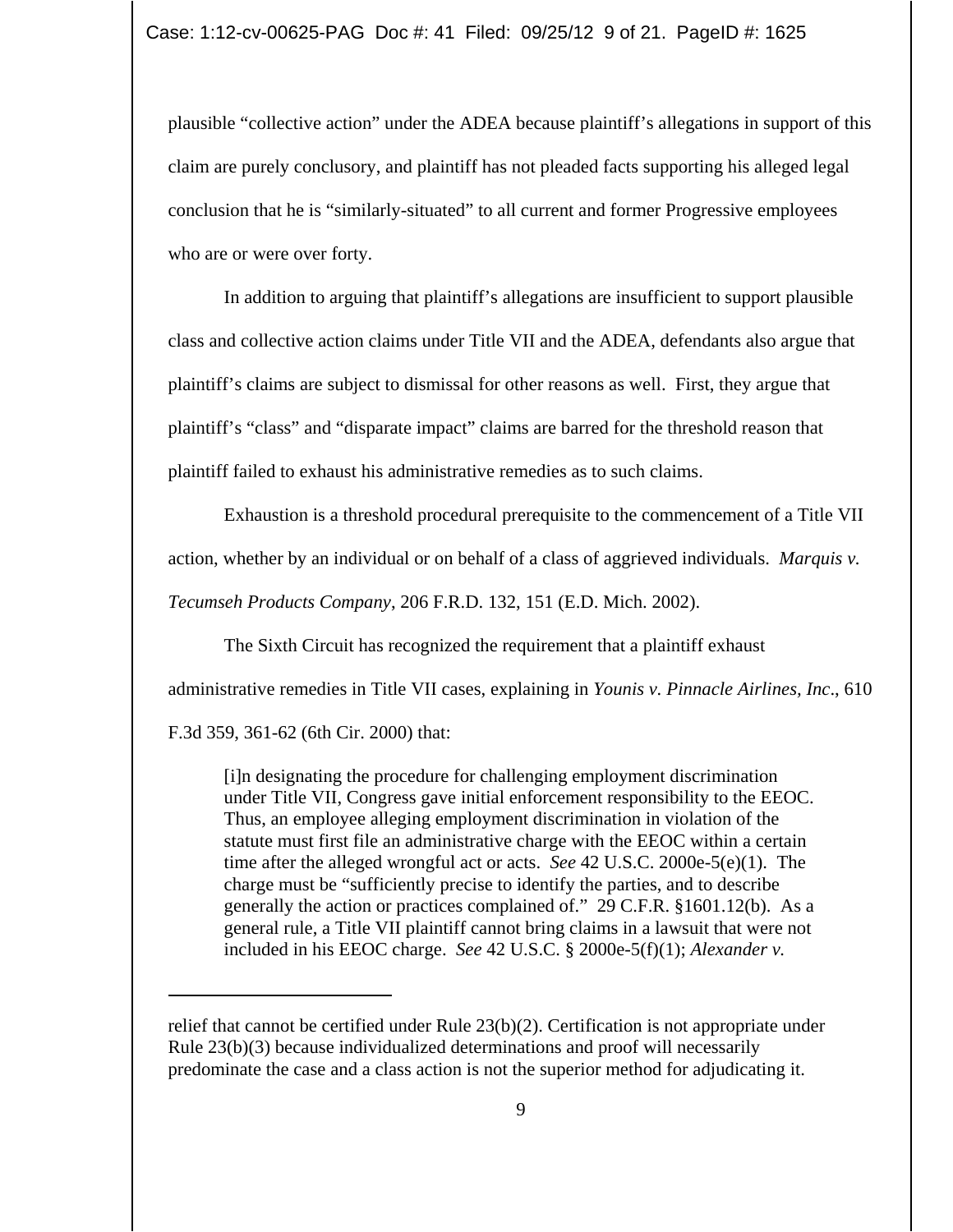*Gardner-Denver Co.*, 415 U.S. 36, 47, 94 S. Ct. 1011, 39 L.Ed.2d 147 (1974). This rule serves the dual purpose of giving the employer information concerning the conduct about which the employee complains, as well as affording the EEOC and the employer an opportunity to settle the dispute through conference, conciliation, and persuasion. *See id.* at 44, 94 S. Ct. 1011. Hence, allowing a Title VII action to encompass claims outside the reach of the EEOC charges would deprive the charged party of notice and would frustrate the EEOC's investigatory and conciliatory role.

Thus, Title VII plaintiffs are barred from asserting claims that are not included, or reasonably expected to grow out of, a plaintiff's EEOC charge. *Id.* at 361. Exhaustion prerequisites also apply to class and collective claims brought under Title VII and the ADEA. In *Parrish v. Ford Motor Co.*, No. 89-6290, 1990 WL 109188, at  $*$  7 (6<sup>th</sup> Cir. Aug. 2, 1990), the Court stated: "It is well-established that if a plaintiff is to maintain a . . . class action, his EEOC charge must at least contain an allegation of class-wide discrimination." That is, a class action must be supported by at least one EEOC charge that alerts the employer and the EEOC of alleged class-wide discrimination and must provide adequate notice of the scope of the proposed class so that the parties may engage in meaningful conciliation efforts in advance of suit. *Grayson v. K-Mart Corp.*, 79 F.3d 1086, 1102-05 (11<sup>th</sup> Cir. 1996).

Applying the exhaustion rule, courts have held that plaintiffs are barred from asserting class-based discrimination claims where their EEOC charge fails to indicate illegal classwide, as opposed to individual, discrimination. *See e.g., Parrish v. Ford Motor Co.*, No. 89- 6290, 1990 WL 109188, at  $*$  7 (6<sup>th</sup> Cir. Aug. 2, 1990) (affirming denial of plaintiff's motion to file an amended complaint alleging class claims under the ADEA, finding that plaintiff's EEOC charge did not assert an "adequate claim of class-based discrimination," notwithstanding that the charge referenced Ford's "practiced policy" of imposing an agebased window on promotions); *Marquis v. Tecumseh*, 206 F.R.D. at 155 (Title VII class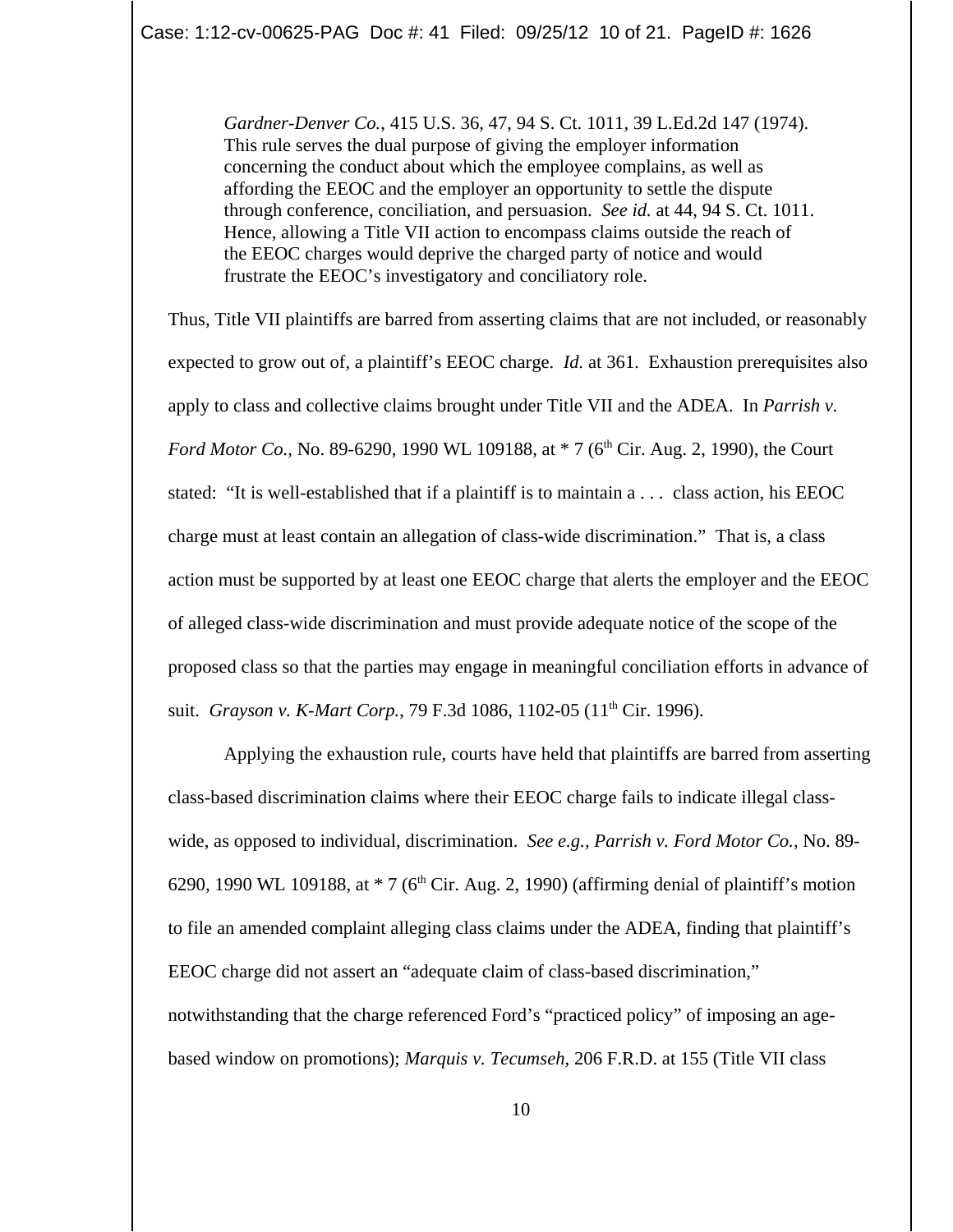allegations dismissed where the EEOC charges did not allege class-wide violations of Title VII or provide the scope of the proposed class. The Court stated that the EEOC charges, which were brought in the individual plaintiff's name and used the terms "I" and "me," "could not reasonably be expected to have led to an investigation of class-wide discrimination."); *Schnellbaecher v. Baskin Clothing Co.*, 887 F.2d 124 (7th Cir. 1989) (trial court properly dismissed class-wide allegations where plaintiffs' pre-litigation charges, asserting that plaintiffs had been discriminated against because of their sex, referred to individual instances of discrimination and could not reasonably be expected to have led to an investigation of class-wide discrimination).

Defendants contend that plaintiff's class allegations should be dismissed here because plaintiff's EEOC charge, which is brought in plaintiff's name only, complains only of race and age discrimination against the plaintiff himself. Plaintiff's charge did not contain information sufficient to notify Progressive or the EEOC that plaintiff sought to allege *class*based race and age discrimination claims.

Plaintiff's EEOC charge, in full, states as follows:

I am an African-American male. I was hired by Progressive Insurance in July 2007 as a Director of Human Resources. During my employment with Progressive Insurance, I was subject to discriminatory corporate-wide policies, practices, and treatment, through which Progressive discriminated against me in all terms and conditions of my employment on the basis of my age and race. Progressive subjected me to discriminatory compensation, benefits, demotion, title changes, and denial of promotional, transfer, and rehire opportunities for which I was qualified, due to my age and race. At the same time, Progressive provided more favorable treatment to Caucasian and substantially younger employees. Ultimately, Progressive terminated my employment due to my age and race in February 2011.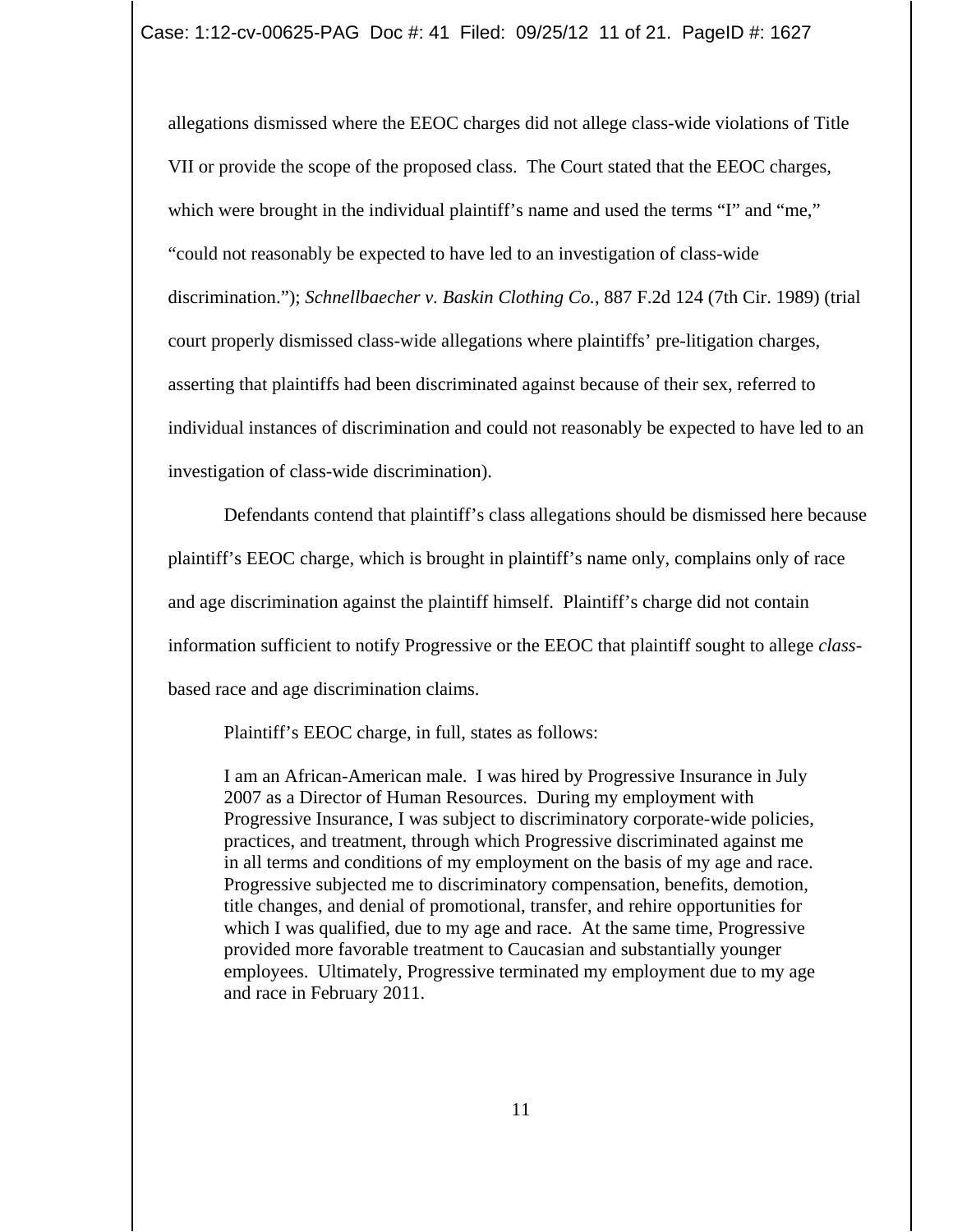Case: 1:12-cv-00625-PAG Doc #: 41 Filed: 09/25/12 12 of 21. PageID #: 1628

(Def. Mem., Ex.  $2.$ )<sup>5</sup>

Defendants argue:

Here, although the Amended Complaint offers the bare legal conclusion that Plaintiff's EEOC Charge put Progressive on notice that he was pursuing class and collective action claims, Plaintiff is betrayed by the plain wording of his sworn Charge. Far from alleging class-based discrimination, Plaintiff's EEOC charge consists of a one-paragraph description of disparate treatment to which he alone allegedly was subjected, using the first person singular . . . . Plaintiff's Charge did not put Progressive (or the EEOC) on notice that he intended to pursue a class or collective action. Quite the contrary, Plaintiff made the Charge on behalf of himself alone. He made no reference to class-wide race or age discrimination. He did not allege that anyone other than he was the victim of alleged race or age discrimination, much less state that he was pursuing claims on behalf of himself and others similarly situated. . . .

(Def. Mem. at 25-26.)

Plaintiff argues that he has adequately exhausted his administrative remedies as to his class-wide and collective action claims. He contends that the reference in his charge to "discriminatory corporate-wide policies, practices, and treatment," and his statement that "Progressive provided more favorable treatment to Caucasian and substantially younger employees," "necessarily indicates that all non-caucasians and older employees suffered the same corporate wide discrimination." (Opp. at 22.)

However, plaintiff's arguments are not persuasive, and the Court agrees with

Progressive that plaintiff's class and collective action claims are barred. The Sixth Circuit

5

The First Amended Complaint refers to plaintiff's charge, and Progressive attached a copy of the charge to its motion. The Court may consider the charge in deciding the pending motion. *See, e.g, Amini v, Oberlin College*, 259 F.3d 493, 502-03  $(6<sup>th</sup> Cir. 2001)$  ("[D] ocuments that a defendant attached to a motion to dismiss are considered part of the pleadings if they are referred to in the plaintiff's complaint and are central to [the] claim  $\dots$  [T] here is no question that the EEOC charge, the filing of which was a precondition to [plaintiff] bringing this suit, is central to his discrimination claim.")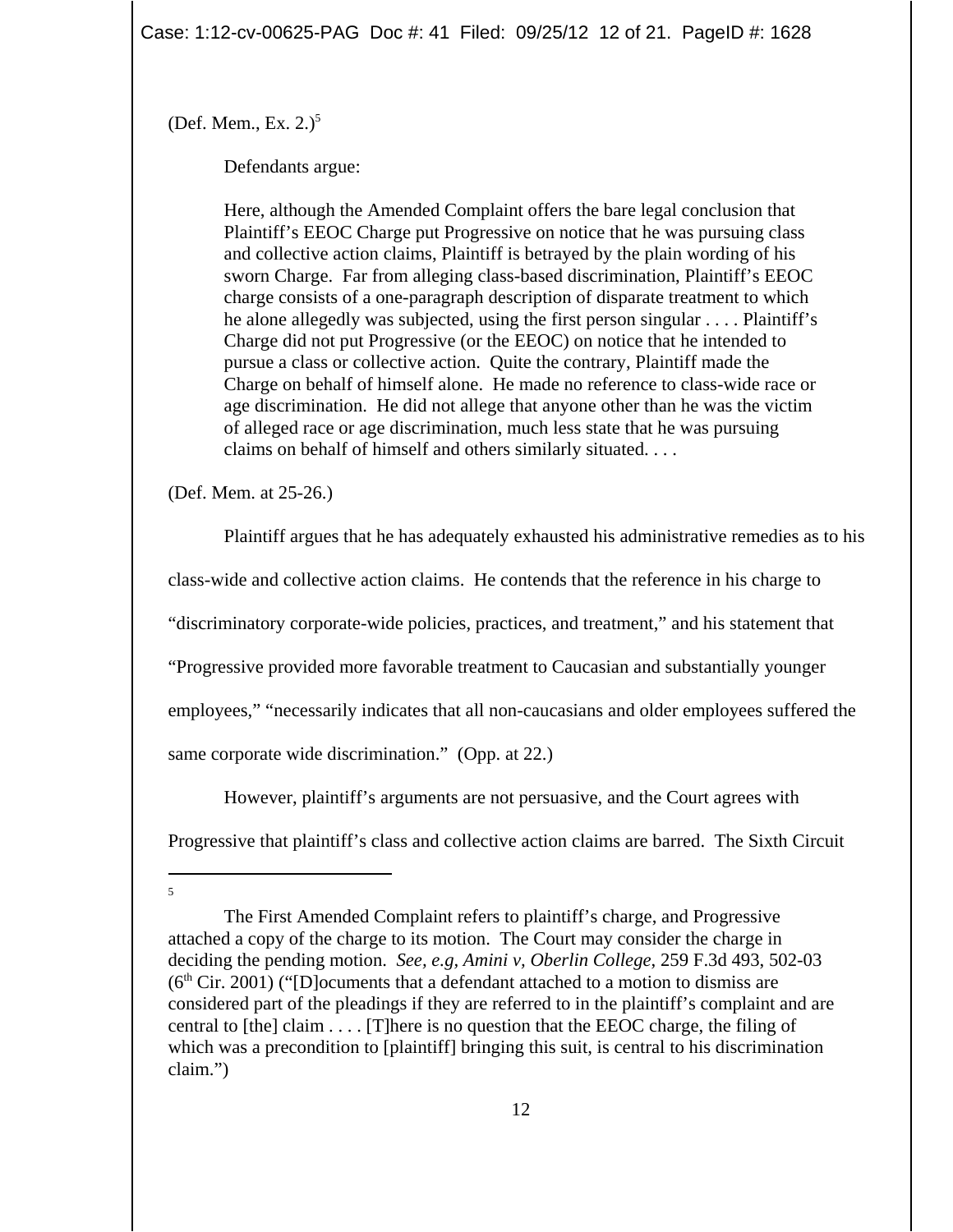has made clear that class action claims under Title VII and the ADEA are barred where the plaintiff did not express any intent to file class claims in his dealings with the EEOC. *McKnight v. Gates,* 282 Fed. Appx. 394, 398 (6<sup>th</sup> Cir. 2008). As set out above, the charge of discrimination plaintiff filed with the EEOC is brought in plaintiff's name only and makes no reference whatsoever to any other Progressive employee or similarly situated individual. The charge states only that *plaintiff* was subject to unlawful discriminatory treatment. The charge states: "During **my** employment with Progressive Insurance, **I was subject to discriminatory corporate-wide policies, practices, and treatment,** through which **Progressive discriminated against me** in all terms and conditions of **my employment** on the basis of **my age and race.**" "Progressive **subjected me** to discriminatory compensation, benefits, demotion, title changes, and denial of promotional, transfer, and rehire opportunities for which **I was qualified**, **due to my age and race**." (emphasis added.)

Contrary to plaintiff's assertions, the language in plaintiff's charge would not reasonably have put Progressive on notice or prompted the EEOC to investigate class-wide claims of race and age discrimination as plaintiff alleges in his First Amended Complaint (asserting claims of discrimination against Progressive on behalf of a class of "all persons who worked for Progressive who are not Caucasian and who were employed by Progressive since the implementation of VAT evaluations" and on behalf of a collective action class of Progressive employees over the age 40.) Plaintiff's argument is not persuasive that the use of the words "discriminatory corporate-wide policies, practices, and treatment" in his charge "necessarily indicates that all non-caucasians and older employees suffered the same corporate wide discrimination." As previously stated, while plaintiff's charge asserts that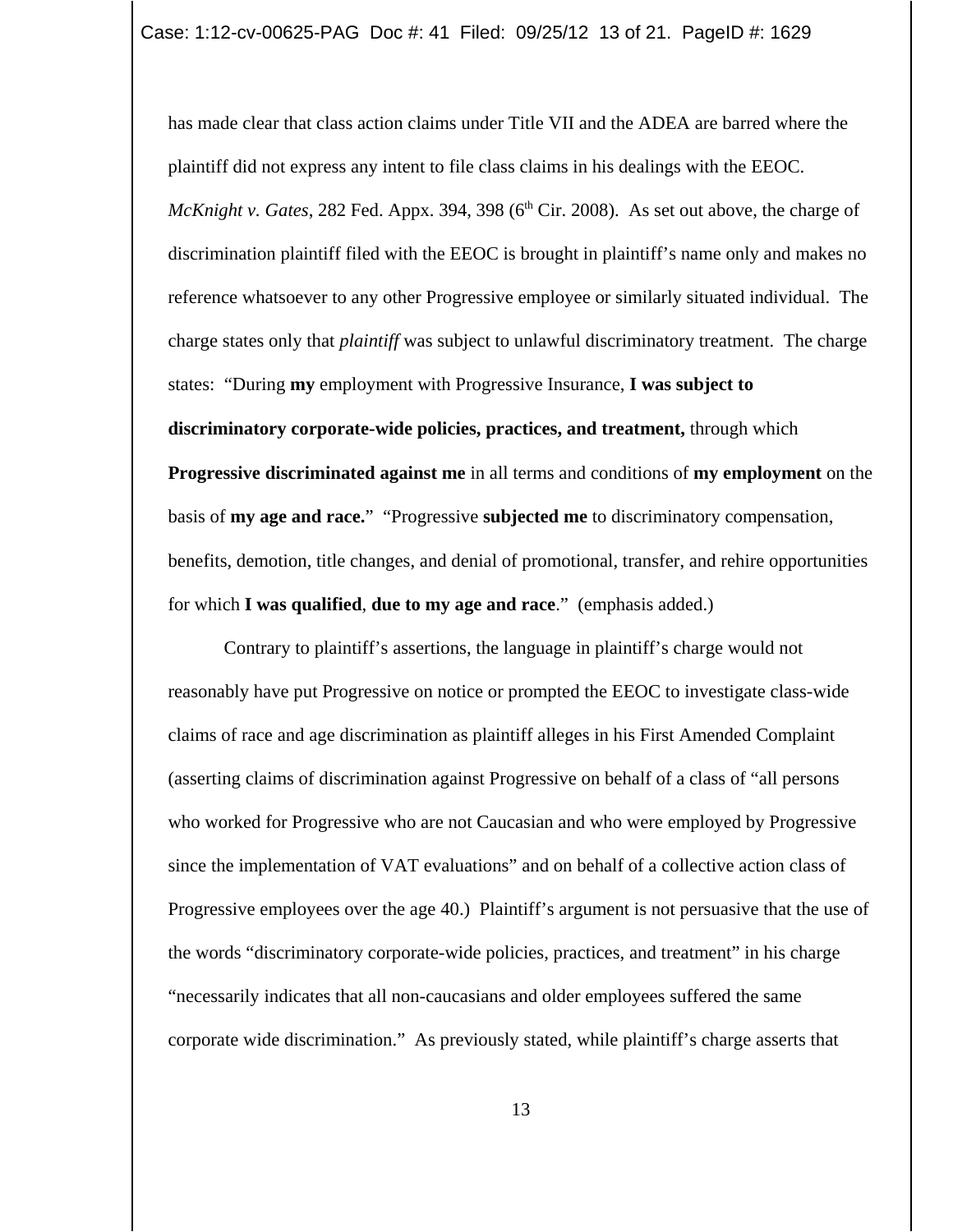Progressive's "discriminatory corporate-wide policies, practices, and treatment" subjected HIM to unlawful race and age discrimination, plaintiff's charge makes no reference whatsoever to any other employee or person. Furthermore, no specific discriminatory corporate-wide "policy," "practice," or "treatment" of Progressive is mentioned anywhere in plaintiff's EEOC charge. In particular, the VAT assessment plaintiff challenges in his First Amended Complaint is not mentioned in the charge. Although the language in plaintiff's charge indicates that plaintiff was subjected to race and age discrimination, the charge could not reasonably have been expected to put Progressive or the EEOC on notice that plaintiff contended that all non-caucasian and older employers at Progressive were subjected to the same corporate wide discrimination.

The cases on which plaintiff relies are distinguishable and do not persuasively demonstrate that plaintiff has adequately exhausted his alleged class and collective action claims. First, the charge in the Ninth Circuit case plaintiff cites, *Paige v. State of California*, 102 F.3d 1035,1042 ( $9<sup>th</sup>$  Cir. 1996), is distinguishable in that the charge in that case alleged that the examination defendant used to determine eligibility for promotion was "biased, discriminatory, non-job related, [and] conducted without consideration of an effective affirmative action program." The Ninth Circuit found this charge sufficient to support plaintiff's subsequent class action because the charge informed the defendant that plaintiff was concerned about defendant's overall promotional process, not simply discrimination against the plaintiff himself. The court stated: "Investigation of a charge that a promotional examination is biased and frustrates the goals of an overall affirmative action policy necessarily involves an examination of the promotional system and of the role, if any, that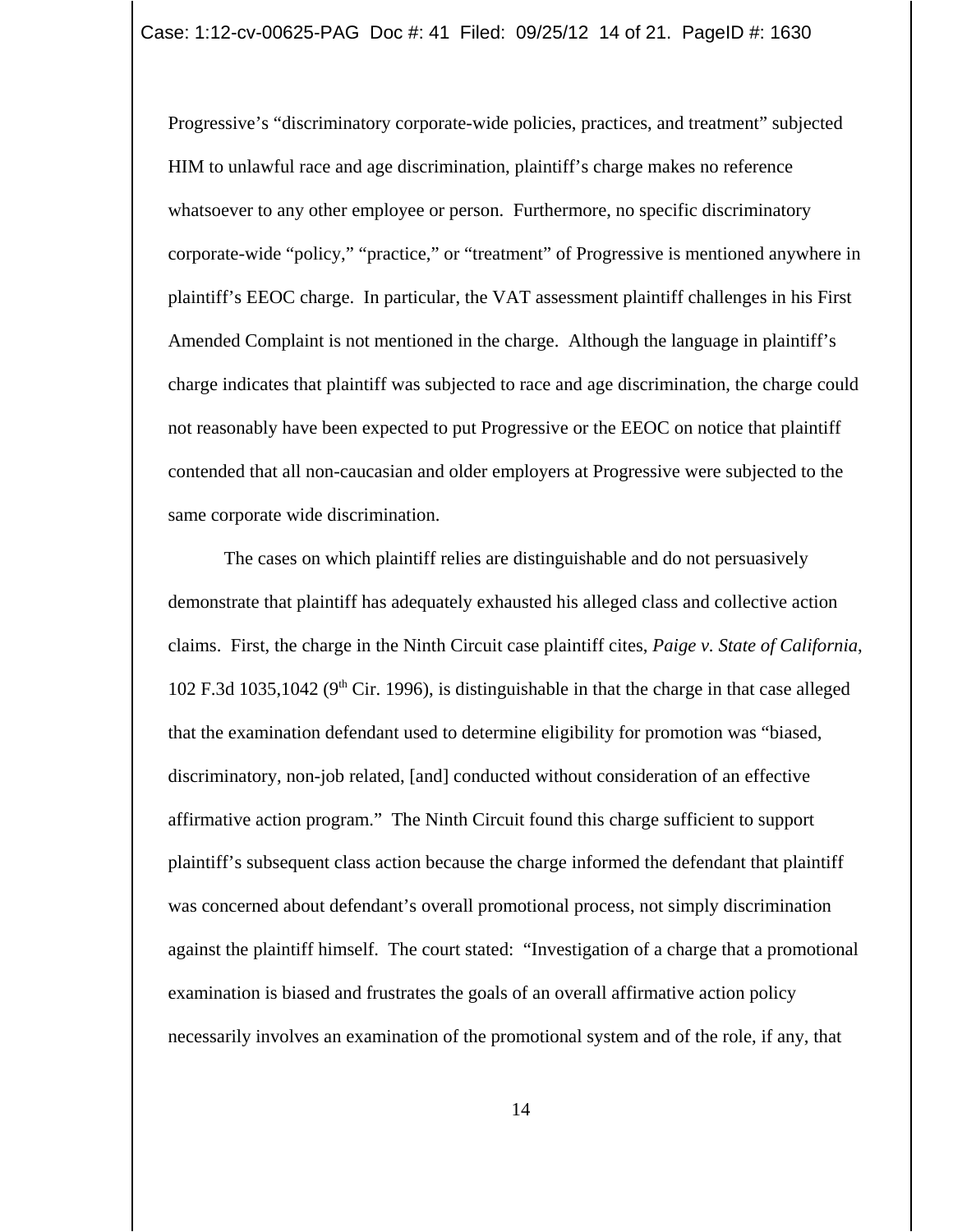race plays in that system." *Id*. Unlike in *Paige*, plaintiff's charge does not allege that the VAT, or any other specific policy of Progressive, was biased, discriminatory, non-job related, or counter to an affirmative action policy. (Indeed, plaintiff's charge does not even mention the VAT.) Unlike the charge in *Paige*, plaintiff's charge indicates that plaintiff was concerned only with discrimination against plaintiff himself.

In *EEOC v. Keco Ind. Inc.,* 748 F.2d 1097 ( $6<sup>th</sup>$  Cir. 1984) (the other case plaintiff cites to support his position that his charge is sufficient to exhaust his class and collective action claims), the court noted that the EEOC had broadened the scope of an individual charge of discrimination into an investigation into a class based claim and stated that the EEOC's investigation could have reasonably been expected to grow out of the individual complaint of discrimination. However, as Progressive points out, *Keco* is not instructive here because it involved a representative action brought by the EEOC, which is subject to different requirements than a Title VII class action brought by private litigant. Specifically, unlike a Rule 23 class action brought by individual private litigant, the "ability of the EEOC to maintain a class-wide action is not dependent on an underlying class charge." *See EEOC v. GMRI*, No. 1: 08 CV 2214, at \*10, 2009 WL 2151788 (N.D. Ohio July 16, 2009). *Keco* is not persuasive to demonstrate that plaintiff's alleged class and collective action claims, which depend on an underlying charge, have been adequately exhausted.

In sum, applicable case law indicates that the charge plaintiff filed with the EEOC is insufficient to demonstrate an "adequate claim of class-based" discrimination as opposed to individual discrimination. Accordingly, the Court grants defendants' motion to dismiss plaintiff's class and collective action claims on the basis that plaintiff has failed to exhaust his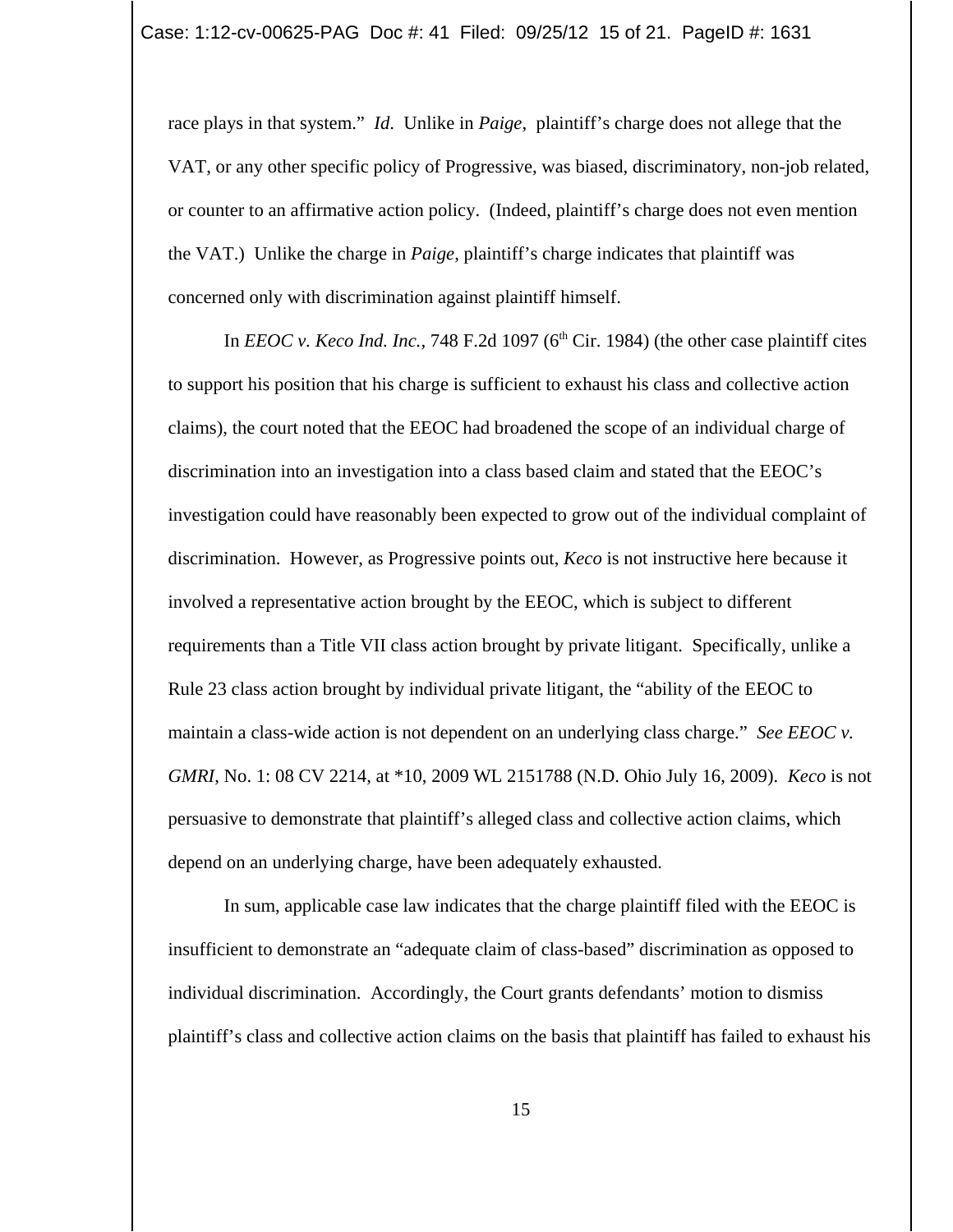administrative remedies as to such claims.<sup>6</sup>

Progressive also argues that plaintiff has failed to exhaust his administrative remedies with respect to his alleged "disparate impact" claims under Title VII and the ADEA. Progressive's argument in support of this position is that:

Plaintiff's lawyer-aided EEOC Charge does not allege disparate impact. Rather, Plaintiff alleges that he "was subject to" discriminatory practices "on the basis of my age and race" and "due to my age and race." By stating that he was "subject to" discrimination "on the basis of" and "due to" his age and race, Plaintiff alleges a pure disparate treatment claim. This precludes him from bringing a disparate impact claim.

(Def. Mem. at 25-26.)

Progressive contends that in order to now allege a disparate impact claim, the plaintiff's charge must have identified a specific neutral policy that has an unintended disparate impact on a protected group. Plaintiff's charge does not identify such a policy. Rather, plaintiff's charge alleges that plaintiff only was subjected to intentional discriminatory conduct. (Def. Mem. at 28.)

Plaintiff does not cite a case finding a disparate impact claim to be adequately exhausted on a similar EEOC charge, but contends in his opposition brief that his charge is sufficient to encompass "disparate impact" claims. In particular, plaintiff disputes that in order to exhaust a disparate impact claim, a plaintiff must identify in his EEOC charge a specific neutral policy that had an unintended consequence of discriminating against a protected group. Rather, plaintiff contends the appropriate standard for whether he has exhausted his disparate impact claims (regardless of the specific language used in his charge)

6

In light of this recommendation, it is not necessary to address whether plaintiff's claims satisfy Fed. R. Civ. P. 23.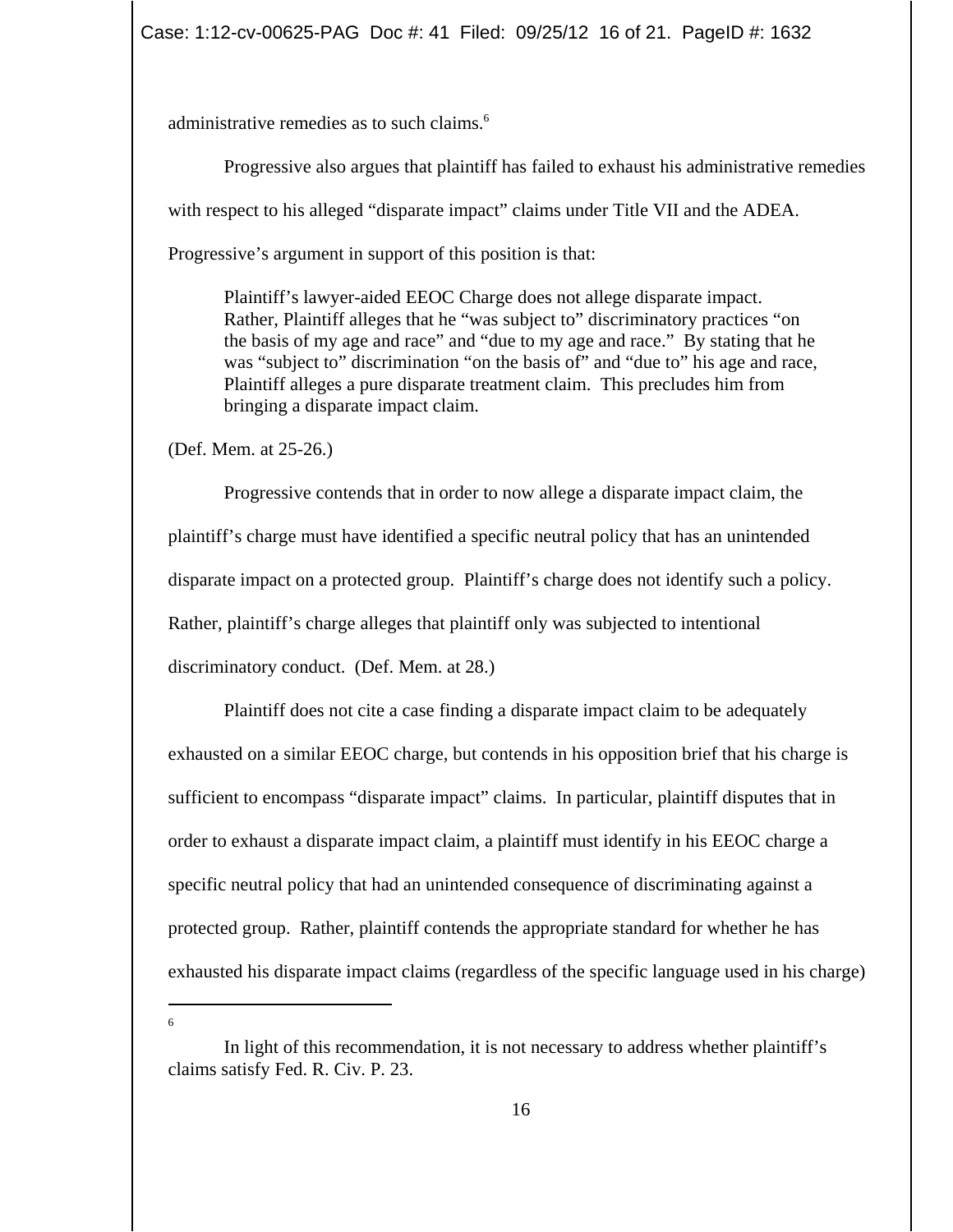Case: 1:12-cv-00625-PAG Doc #: 41 Filed: 09/25/12 17 of 21. PageID #: 1633

is whether an EEOC investigation into potential liability based on disparate impact could have been "reasonably expected to grow out of the charge of discrimination" he made. (Pltf. Opp. at 25-26.) Plaintiff contends that his charges of "discriminatory corporate-wide policies, practices, and treatment"

would prompt an investigation as to whether these policies, practices and treatment have a disparate impact on older employees and non-caucasian employees. As such, this Court must find that Plaintiff has exhausted his administrative remedies for the disparate impact claim. Short of actually using the term "disparate impact," which is not required, it is difficult to imagine what else Plaintiff could have alleged.

(Pltf. Opp. at 27.)

While the Court agrees with plaintiff that the standard for determining whether a disparate impact claims is exhausted is whether an EEOC investigation into potential liability based on disparate impact could have been "reasonably expected to grow out of" the EEOC charge and that the charge need not expressly use the term "disparate impact" (*see, e.g., Allen v. Highlands Hosp. Corp.*, 545 F.3d 387, 402 ( $6<sup>th</sup>$  Cir. 2008)), Progressive cites persuasive authority from other jurisdictions indicating that in order to meet this standard for purposes of exhausting an adverse impact claim the plaintiff must indicate in his EEOC charge that a facially neutral policy of the defendant had an unintended adverse impact on the alleged protected class. The reasoning of the district court in *Brown v. Ameriprise Financial Services, Inc.*, 707 F. Supp.2d 971, 976-77 (D. Minn. 2010), is on point and persuasive. In *Brown*, the court analyzed whether a disparate impact claim could be said to have grown out of a plaintiff's charge of discrimination, which asserted that African American employees were forced to resign, threatened with termination, paid less than white employees, and placed in lower paying positions while white employees were treated more favorably and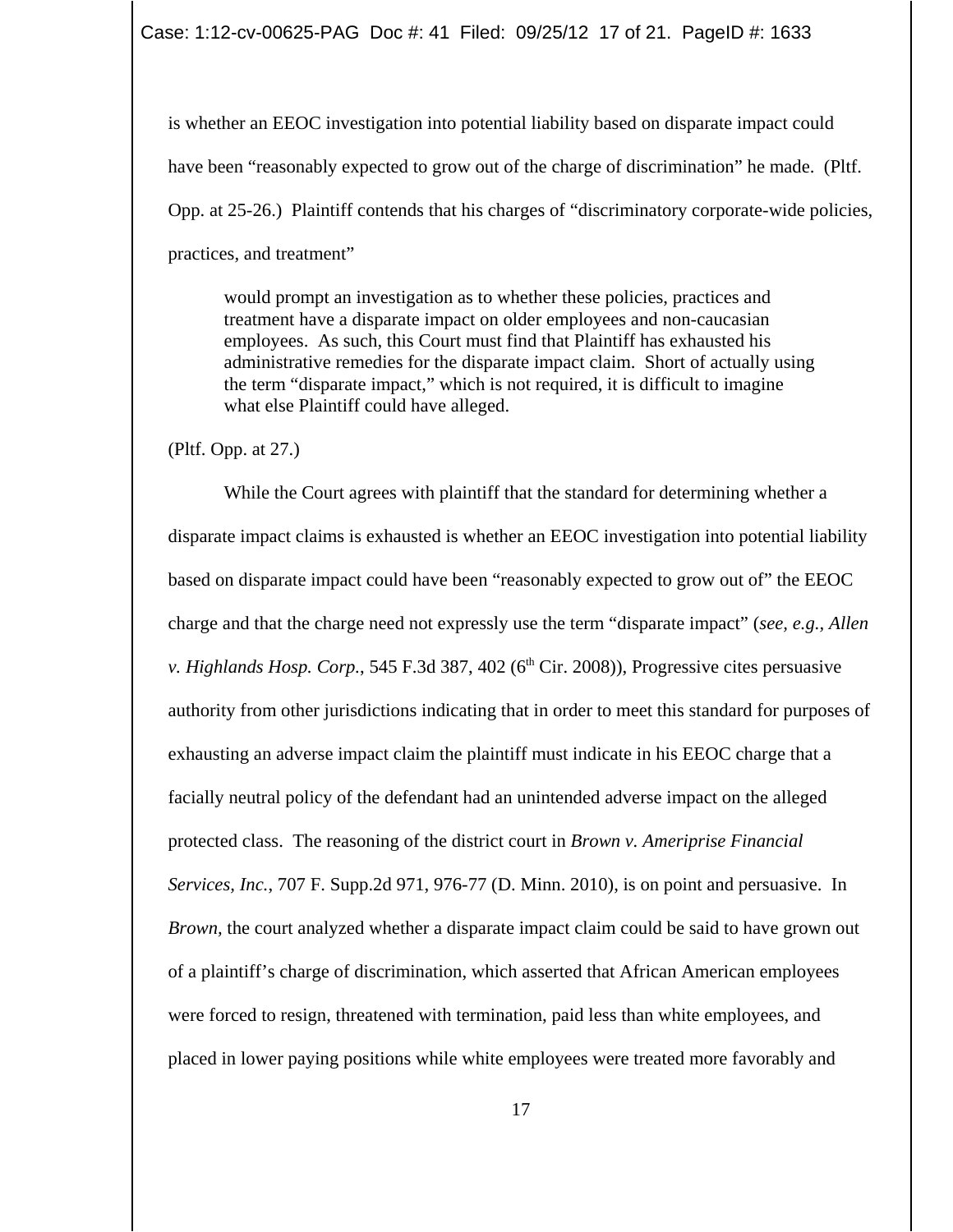allowed promotional opportunities and training. The court held that plaintiff's charge was

insufficient to exhaust an adverse impact discrimination claim. The court stated:

In the instant case, Brown claims that she exhausted her disparate-impact claim by asserting in her charge that African-American Ameriprise employees were treated less favorably than white employees. In the Court's view, those allegations were not sufficient because they did not suggest that the alleged discrimination resulted from a *neutral* policy disproportionately affecting African Americans. . . .

Simply put, the problem with Brown's charge is that it suggested intentional, not unintentional discrimination. Although she alleged that African Americans were discriminated against, she failed to indicate (or even suggest) that such discrimination was caused by a neutral Ameriprise policy-in fact, the charge made no mention of any face-neutral policy at all. While a plaintiff need not specifically use the phrase "disparate impact," there is a necessity for the EEOC charge to provide that a facially neutral policy or policies resulted in unintended but adverse consequences to the protected class. Courts have consistently required that discrimination charges identify or describe the neutral employment practice which is alleged to disproportionately affect protected employees in order to exhaust disparate-impact claims. Otherwise, every assertion of intentional discrimination could be read to imply unintentional discrimination, and all claims of disparate treatment would exhaust claims of disparate impact. This would undermine the purpose of the exhaustion requirement. . . .

At bottom, because the charge failed to specifically identify any neutral policythe cornerstone of an EEO disparate-impact investigation, the Court concludes that Brown did not exhaust her disparate-impact claim.

(internal quotations and citations omitted.)

Plaintiff does not cite any case from this or any other jurisdiction contradicting the

holding in *Brown*. The reasoning in *Brown* demonstrates that plaintiff has not adequately

exhausted his disparate impact claims. As in *Brown*, plaintiff's EEOC charge indicates that

plaintiff was subjected to intentional discrimination by Progressive in the terms and

conditions of his employment as a result of Progressive's "discriminatory corporate-wide

policies, practices, and treatment," but the language in plaintiff's charge does not identify or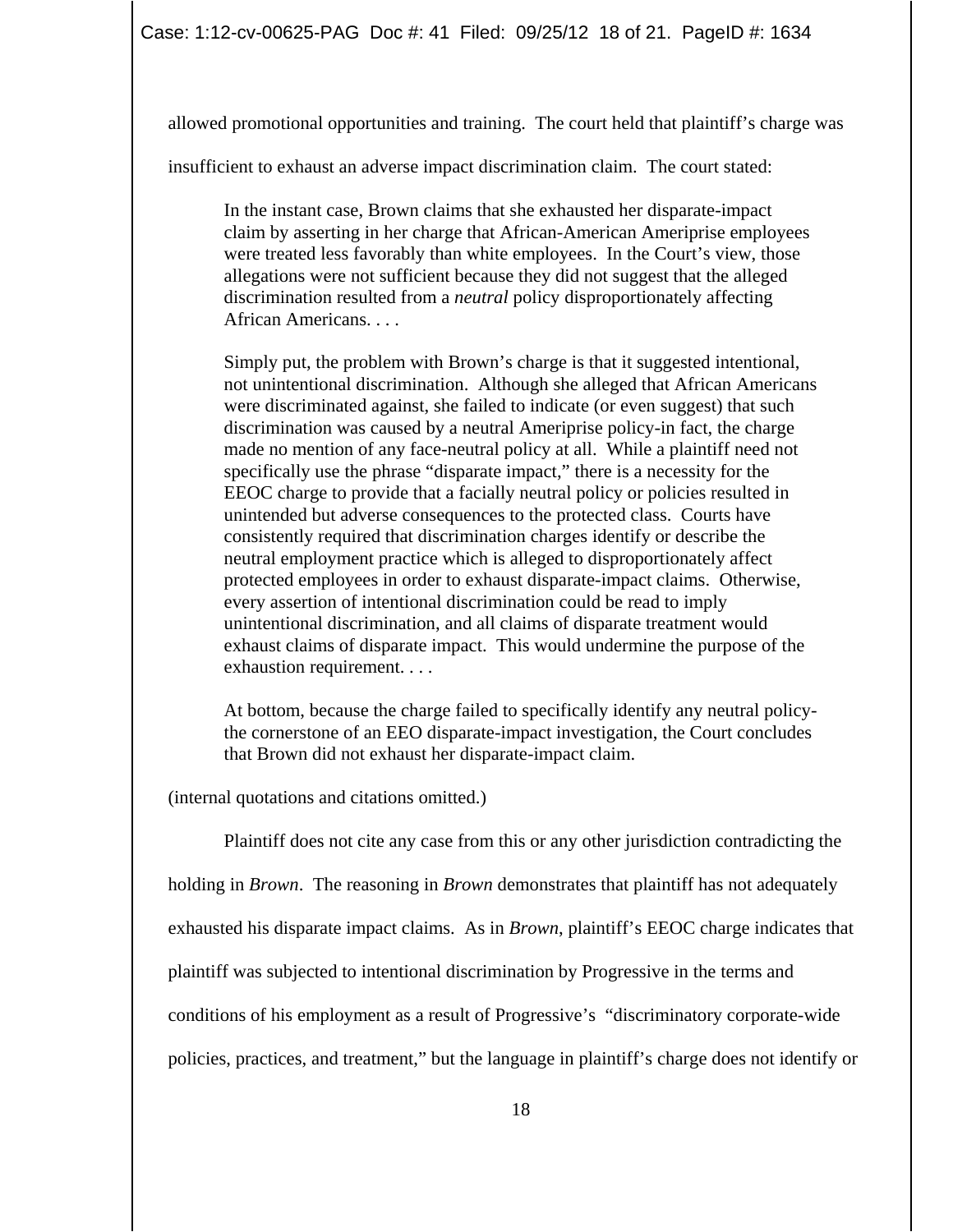suggest that a facially neutral policy of Progressive caused an unintended disparate impact on statutorily protected groups. Accordingly, as in *Brown*, the Court finds that plaintiff did not adequately exhaust his disparate impact claims and grants Progressive's motion to dismiss plaintiff's disparate impact claims for failure to exhaust. Plaintiff's EEOC charge does not identify a neutral policy that caused disparate impact on protected groups, the "cornerstone" of a disparate impact claim.

Progressive makes three additional arguments in its motion urging dismissal of all or part of plaintiff's remaining individual claims for disparate treatment under Title VII and the ADEA. First, Progressive contends that plaintiff has failed to state any plausible individual claims because plaintiff's allegations in the First Amended Complaint are purely conclusory. (Def. Mem. at 28.) The Court denies Progressive's motion to dismiss on this basis. The First Amended Complaint alleging that Progressive's discriminatory use of the VAT assessment caused him to suffer injuries in the terms and conditions of his employment contains sufficient factual allegations to support plausible individual claims of race and age discrimination against Progressive.

Second, Progressive asserts that "[c]ompensatory damages are not recoverable under the ADEA" and urges the Court to dismiss "[p]laintiff's request for these damages." (Def. Mem at 28-29.) Plaintiff contends it is premature to decide the propriety of his requests for damages. The Court agrees with plaintiff. Plaintiff has alleged a plausible individual claim against Progressive under the ADEA. The only case Progressive cites in support of its position that the Court should dismiss plaintiff's request for compensatory damages is *Hill v. Spiegel*, 708 F.2d 233, 235 (6<sup>th</sup> Cir. 1983), which did not consider a motion to dismiss.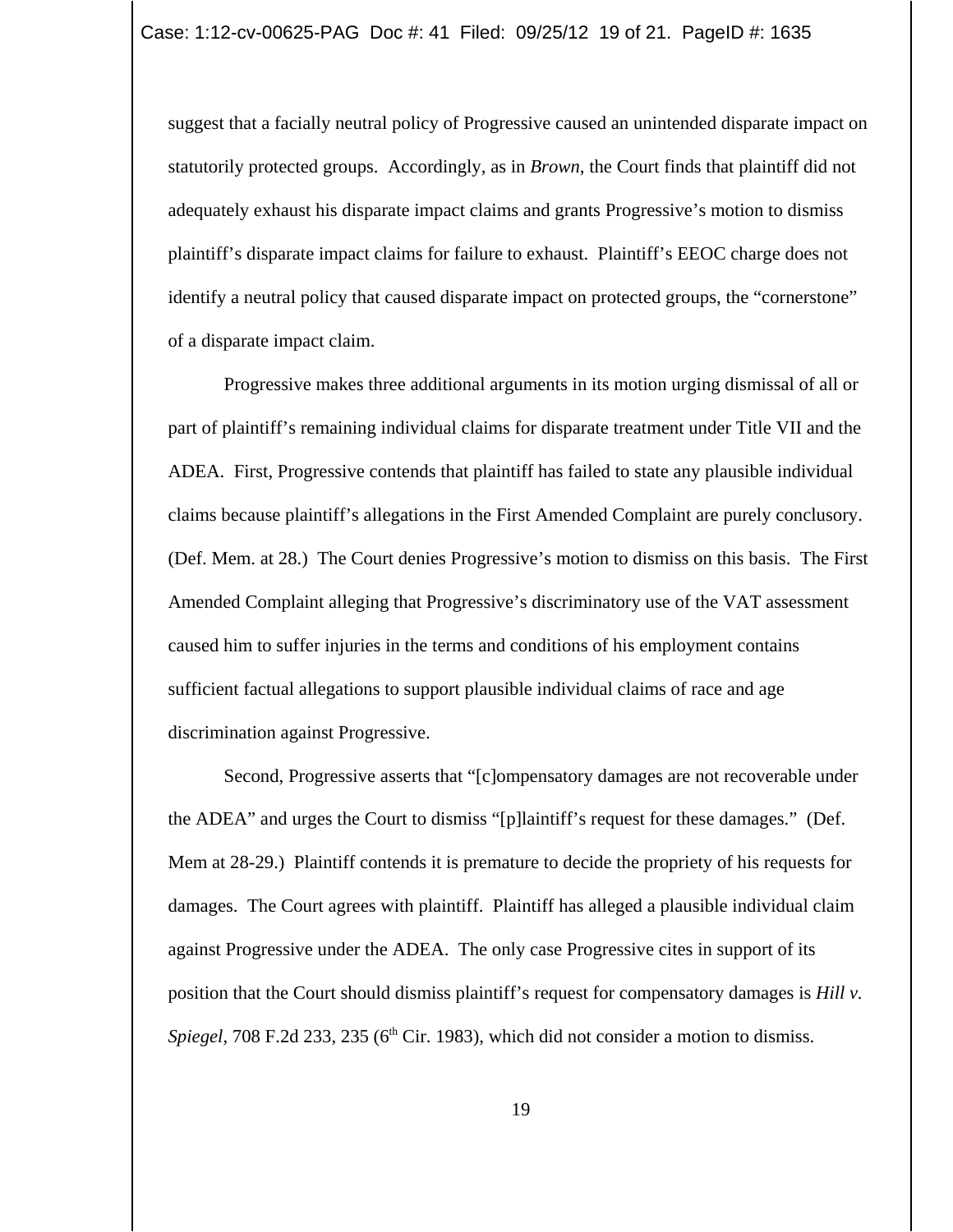(Rather, the *Hill* court found that the district court erred in allowing an award of damages for pain and suffering for an ADEA violation after a trial on the merits). The nature of the damages plaintiff may recover in connection with his ADEA claim is more appropriately determined at a later stage in the case.

Finally, Progressive argues in two short paragraphs that "[t]o the extent Plaintiff seeks

relief for any alleged unlawful acts that occurred outside the 300-day charge-filing period

applicable under Title VII and the ADEA, his claims are barred for failure to exhaust

administrative remedies." (Def. Mem. at 29). Progressive argues:

Because Plaintiff filed his charge on June 21, 2011, any claims based on alleged unlawful acts that occurred more than 300 days earlier (*i.e*., before August 25, 2010) are time-barred and should be dismissed.

Nor may Plaintiff circumvent these time limits by relying on the continuing violation doctrine. As the Supreme Court has made clear, the continuing violation doctrine does not apply to discrete acts such as "failure to promote, denial of transfer, [and] refusal to hire," because "[e]ach incident of discrimination . . . constitutes a separate actionable 'unlawful employment practice'" that must be the subject of a timely-filed charge. Even in a pattern or practice case, discrete decisions "cannot be linked together to create a continuing violation."

While this Court has held that challenges to employment decisions made more than

300 days prior to the filing of the EEOC are time-barred and that discrete employment

decisions cannot be linked together to create a continuing violation (*see, e.g.*, *EEOC v.*

*Kaplan Higher Education Corp.*, 790 F. Supp.2d 919 (N.D. Ohio 2011)), Progressive does not

dispute plaintiff's assertion that the 300 days may be tolled where the plaintiff demonstrates

the existence of a "longstanding and demonstrable policy of discrimination." Plaintiff asserts

that "Progressive's corporate-wide policy of requiring the discriminatory VAT is such a

policy." (Pltf. Opp. at 29.) Furthermore, plaintiff also asserts that "Progressive tolled the